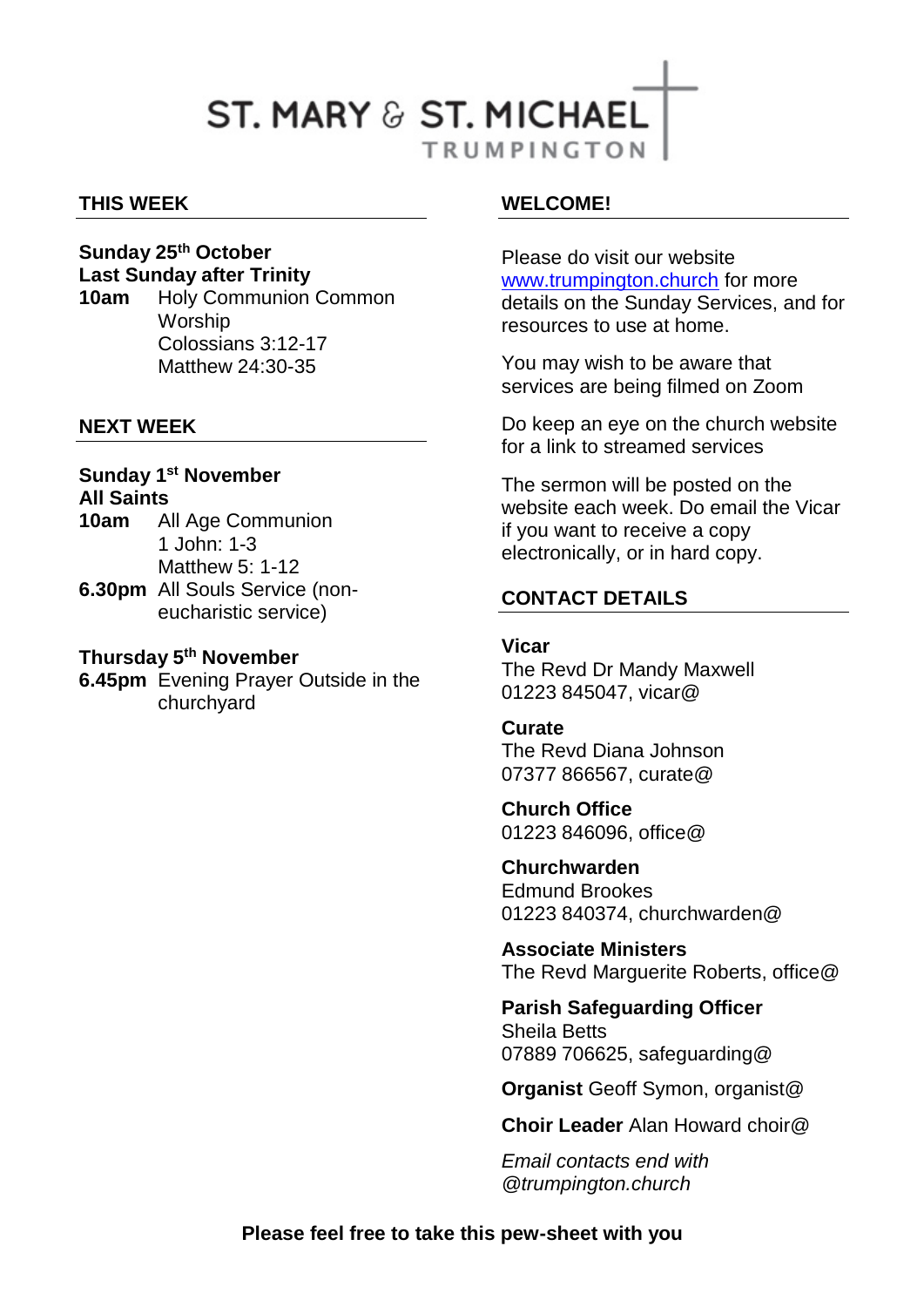## **Collect**

Merciful God, teach us to be faithful in change and uncertainty, that trusting in your word and obeying your will we may enter the unfailing joy of Jesus Christ our Lord. **Amen**

## **Colossians 3.12-17**

12 As God's chosen ones, holy and beloved, clothe yourselves with compassion, kindness, humility, meekness, and patience. <sup>13</sup> Bear with one another and, if anyone has a complaint against another, forgive each other; just as the Lord has forgiven you, so you also must forgive.<sup>14</sup>Above all, clothe yourselves with love, which binds everything together in perfect harmony.<sup>15</sup>And let the peace of Christ rule in your hearts, to which indeed you were called in the one body. And be thankful. <sup>16</sup>Let the word of Christ dwell in you richly; teach and admonish one another in all wisdom; and with gratitude in your hearts sing psalms, hymns, and spiritual songs to God. <sup>17</sup>And whatever you do, in word or deed, do everything in the name of the Lord Jesus, giving thanks to God the Father through him.

## **Matthew 24.30-35**

30Then the sign of the Son of Man will appear in heaven, and then all the tribes of the earth will mourn, and they will see "the Son of Man coming on the clouds of heaven" with power and great glory. <sup>31</sup>And he will send out his angels with a loud trumpet call, and they will gather his elect from the four winds, from one end of heaven to the other.

32 'From the fig tree learn its lesson: as soon as its branch becomes tender and puts forth its leaves, you know that summer is near,  $33$ So also, when you see all these things, you know that heis near, at the very gates.  $34$ Truly I tell you, this generation will not pass away until all these things have taken place. <sup>35</sup>Heaven and earth will pass away, but my words will not pass away.

## **Post Communion Prayer**

God of all grace, your Son Jesus Christ fed the hungry with the bread of his life and the word of his kingdom: renew your people with your heavenly grace, and in all our weakness sustain us by your true and living bread; who is alive and reigns, now and for ever. **Amen**

## **PRAYERS**

For areas of the country facing increased restrictions; for people faring adversely from the economic and social consequences of on-going lockdown.

For people who are missing face-to-face contact with relatives and friends.

For the diocese of Kigali, Rwanda and for people in that place who are reliant on church food programmes.

For Christians facing persecution and economic hardship in the Middle East.

For perseverance, steadfast faith and a right sense of priority at this difficult time.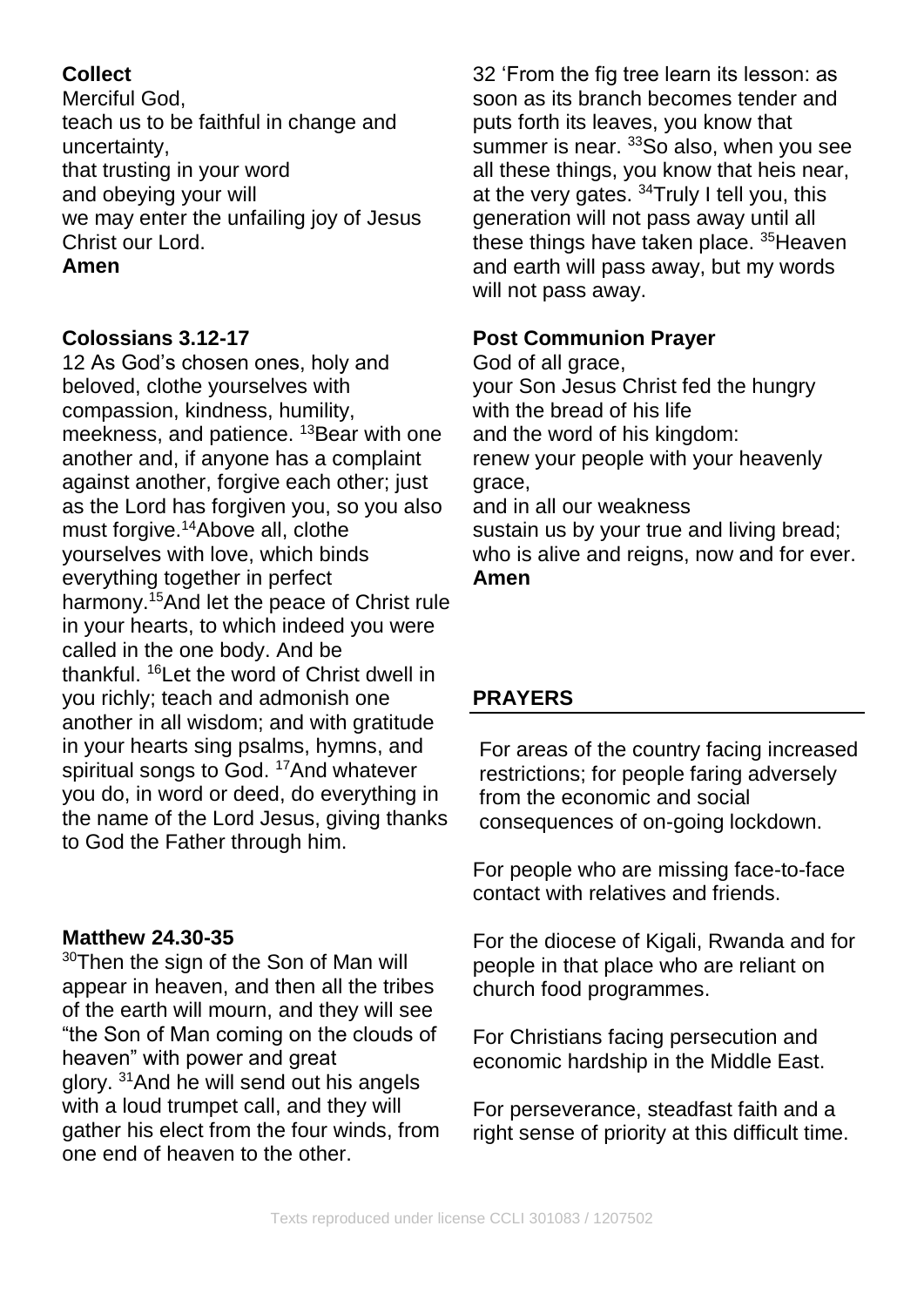## **CHURCH NEWS & NOTICES**

*(Please send any notices to the Church Office by 9am Tuesday)*

## **Track and Trace**

A record of who attends church services is necessary to aid the government track and trace scheme, so please don't worry if we stand by the door requesting your name! There is also an app to scan on the poster in the North Porch. I realise that not everyone will be able to scan the app, but if you can, it would be greatly appreciated. The pattern of services offered will be updated and modified as government regulations change.

## **Leaving the Church**

Please be reminded that on leaving the church after services, where possible, you are requested to use the west door.

## **Church re-opening for Private Prayer**

The church building will be open on **Wednesdays and Fridays** from 12noon till 2pm. It will be staffed by a steward during these times. Please enter through the North Door and leave through the door in the chancel. Space for prayer will, at the moment, be confined to the Chancel. We will be making adjustments to the opening arrangements so please watch this space. **We would greatly appreciate assistance with stewarding on Wednesdays on Fridays - please contact Mandy or Edmund if you can help.**

Please note that visitors will not have access to the Bakehouse toilet.

### **Donations received – thank you**

We gratefully acknowledge receipt of two anonymous donations

## **Evening Prayer Outside in the Churchyard**

Happening on the 1<sup>st</sup> and 3<sup>rd</sup> Thursdays of the month at 6.45pm Please bring a torch, a seat and dress in warm clothes! In the event of rain the service will be cancelled. Commencing on Thursday 5<sup>th</sup> November.

## **GDPR**

From October 2020 we have three students who are on attachment with us until July 2020

They will be required to theologically reflect upon their time at St Mary and St Michael, Trumpington, and to produce a piece of written work based on this theological reflection.

All names, including the name of the church, will be made anonymous.

The work is not intended for public consumption, but will be marked by a University assessor. However, if as an individual you do not wish to be the subject of a theological reflection, please can you make this known to the Vicar.

### **Church Fabric Repairs**

The repairs to the stonework in the South Chapel and North aisle have now started and will take about 8 weeks. The contractors will be onsite full-time but please don't enter the South Chancel. Access to the church for private prayer on Wednesdays and Fridays remains unchanged.